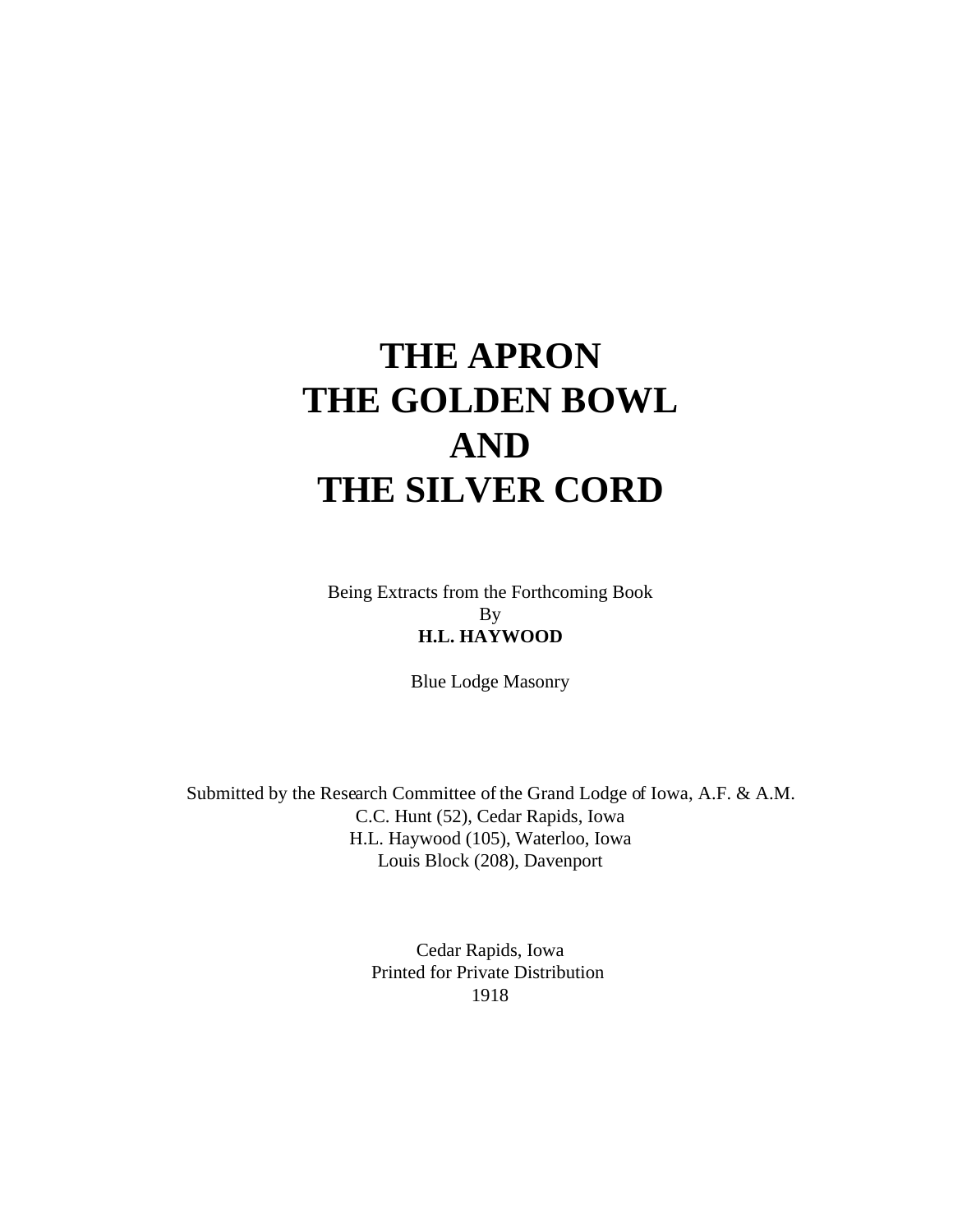## FOREWARD

Many books have been written on the subject of Masonry, its history, symbolism and philosophy. It might seem that there was no room for another, but a little reflection will show that Masonry is a great fountain of truth, continually springing up like new waters to refresh the weary seeker. It has many an avenue yet to be explored; many a depth yet to be sounded. It has its appeal to every degree of taste and intelligence. It has light to shed on every problem of life.

The purpose of Brother Haywood s book is to present the symbolism of Masonry in simple language, and at the same time adapt it to the Masonic student. It is especially designed for Lodge Study Clubs, with the hope that it may help them to have a better understanding of the relation of Masonry to the problems of life. The extracts here given will show his method of handling the subject and we trust will stimulate a desire for further light in Masonry.

*N.R. Parvin*, Grand Secretary

Cedar Rapids, Iowa January 15, 1918.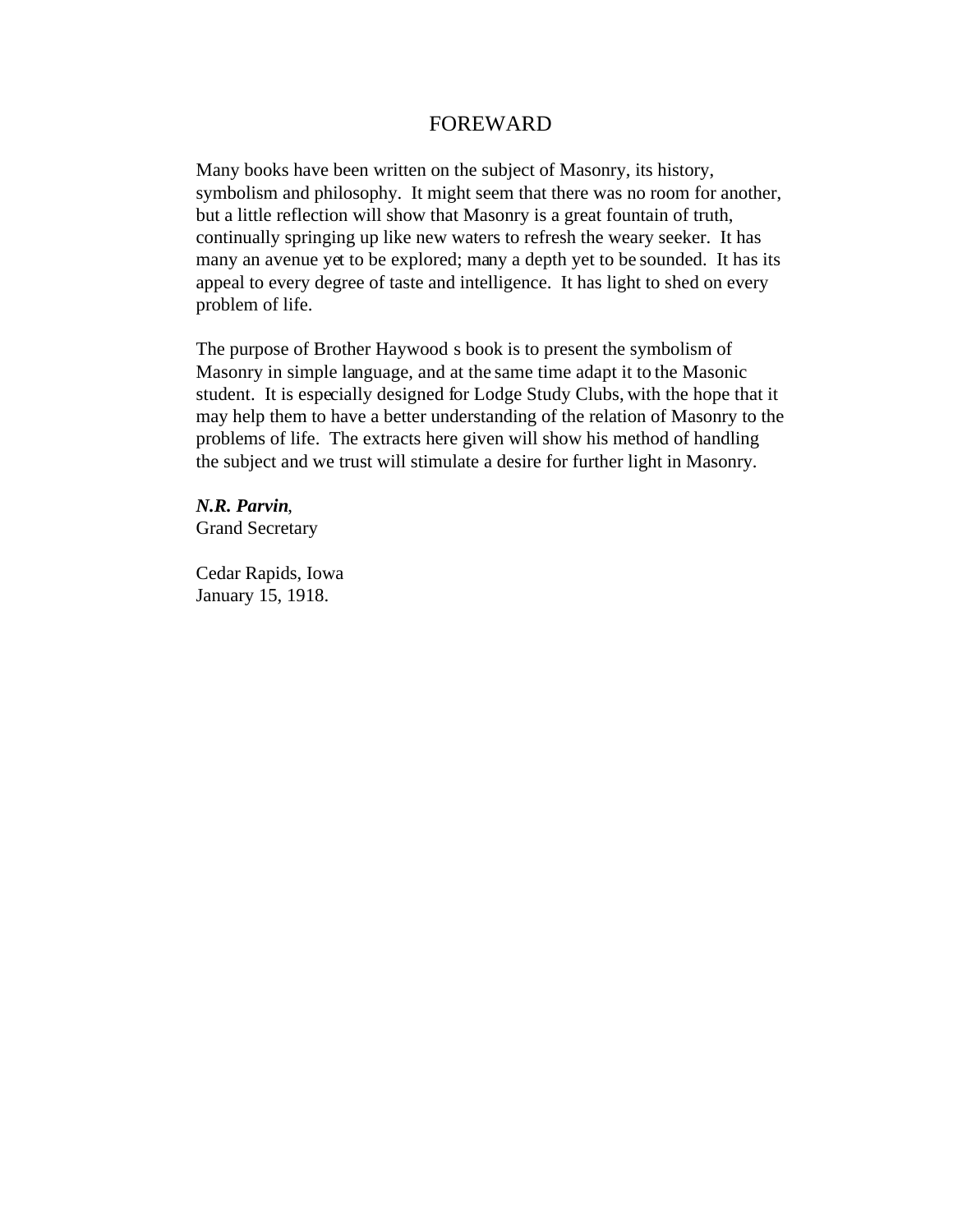# **THE APRON**

Come we now to the Apron. Having been privileged to read up and down a great deal of Masonic literature I may say that on no other one symbol has so much nonsense been written. It has been made to mean a thousand and one things, from the fig-leaf worn by Adam and Eve to the last mathematical theory of the Fourth Dimension; and there is little cause to wonder that the intelligent have been scandalized and common men bewildered. If an interpretation can be made that steers a safe course between the folly of the learned and the fanaticism of the ignorant it will have some value, whatever may be said of its own intrinsic worth. Warned by the many who have fallen into the pit of unreason we shall be wise to walk warily and theorize carefully.

Speaking generally, and without the slightest hint of disrespect to our fellow workers in this field, it may be said that a majority of the wildest theories have bee based on the shape of the Apron, a thing of comparatively recent origin and due to a mere historical accident. The body of it, as now worn, is approximately square in shape and thus has suggested the symbolism of the square, the right-angle, and the cube, and all arising therefrom; its flap is triangular and this has suggested the symbolism of the triangle, the Forty-seventh Proposition, and the pyramid; the descent of the flap over the body of the apron has also given rise to reasonings equally ingenious. By this method of interpretation men have read into it all manner of things, the mythology of the Mysteries, the metaphysics of India, the dream-walking of the kabala, and the Occultisms of Magic. Meanwhile it has been forgotten that the Apron is a MASONIC symbol and that we are to find out what it is intended to mean rather than what it may, under the stress of our lust for fancifulness, be made to mean. When the Ritual is consulted, as it always deserves to be, we find that it treats the Apron (1) as an inheritance from the past, (2) as the Badge of a Mason, (3) as the emblem of innocence and sacrifice.

# 1. The Apron is an inheritance from the past.

For one purpose or another, and in some form, the Apron has been used for three or four thousand years. In at least one of the Ancient Mysteries, that of Mithras, the candidate was invested with a white Apron. So also was the initiate of the Essenes, who received it during the first year of his membership in that order, and it is significant that many of the statues of Greek and Egyptian gods were so omamented, as may still be seen. Chinese secret societies, in many cases, also used it, and the Persians, at one time, employed it as their national banner. Jewish prophets often wore aprons, as ecclesiastical dignitaries of the present day still do. The same custom is found even among savages, for, as Brother J.G. Gibson has remarked, Wherever the religious sentiment remains even among the savage nations of the earth there has been noticed the desire of the natives to wear a girdle or apron of some kind.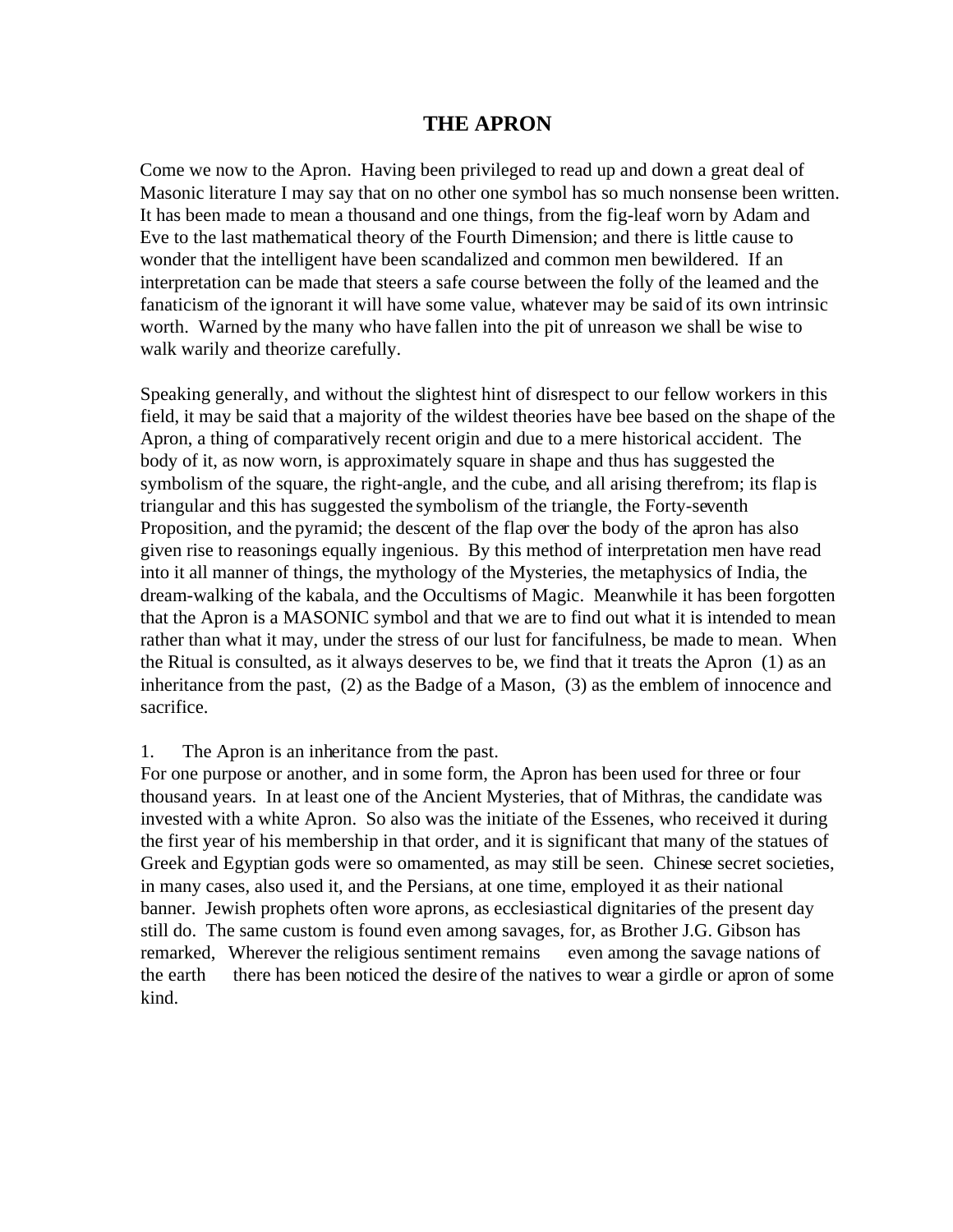From all this, however, we must not infer that our Masonic Apron has come to us from such sources, though, for all we know, the early builder may have been influenced by those ancient and universal customs. The fact seems to be that the Operative masons used the Apron only for the practical purpose of protecting the clothing, as there was need in labor so rough. It was nothing more than one item of the workman s necessary equipment as is shown by Brother W.H. Rylands, who found an Indenture of 1685 in which a Master contracted to supply his Apprentice with sufficient wholesome and competent meate, drink, lodging and Aprons.

Because the Apron was so conspicuous a portion of the Operative Mason s costume, and so persistent a portion of his equipment, it was inevitable that Speculatives should have continued its use for symbolical purposes. The earliest known representatives of these, we are informed by Brother J.F. Crowe, who was one of the first of our scholars to make a thorough and scientific investigation of the subject (A.Q.C., vol 5, p.29), is an engraved portrait of Anthony Sayer... Only the upper portion is visible in the picture, but the flap is raised, and the apron looks like a very long leathern skin. The next drawing is in the frontispiece to the Book of Constitution, published in 1723, where a brother is represented as bringing a number of aprons and gloves into the lodge, the former appearing of considerable size and with long strings. In Hogarth s cartoon Night, drawn in 1737, the two Masonic figures, Crowe points out in another connection (see his Things a Freemason should know ), have aprons reaching to their ankles. But other plates, of the same period, show aprons reaching only to the knee, thus marking the beginning of that process of shortening, and of general decrease in size and change in shape, which finally gave us the Apron of the present day; for since the garment no longer serves as a means of protection if has been found wise to fashion it in a manner more convenient to wear, not is this inconsistent with its original Masonic significance. It is this fact, as I have already suggested, that has made the present form of the Apron a result of circumstances, and proves how groundless are the interpretations founded on its shape.

According to Blue Lodge usages in the United States the Apron must be of unspotted lambskin, 14 to 16 inches in width, 12 to 14 inches in depth, with a flap descending from the top some 3 or 4 inches. The Grand Lodge of England now specifies such an Apron as this for the First Degree, but requires the Apron of the Second Degree to have two sky-blue rosettes at the bottom and that of the Third Degree to have in addition to that a sky blue lining and edging not more than two inches deep, and an additional rosette on the fall or flap, and silver tassels. Grand Officers are permitted to use other ornaments, gold embroidery, and, in some cases, crimson edgings. All the evidence goes to show that these ornate Aprons are of recent origin. The Apron should always be worn outside the coat.

#### 2. The Badge of a Mason.

 The thick-tanned hide, girt around him with thongs, wherein the Builder builds, and at evening sticks his trowel was so conspicuous a portion of the costume of the operative mason that it became associated with him in the public mind, and this gradually evolved into his badge; for a badge is some mark voluntarily assumed as the result of established custom whereby one s work, or station, or school of opinion, may be signified.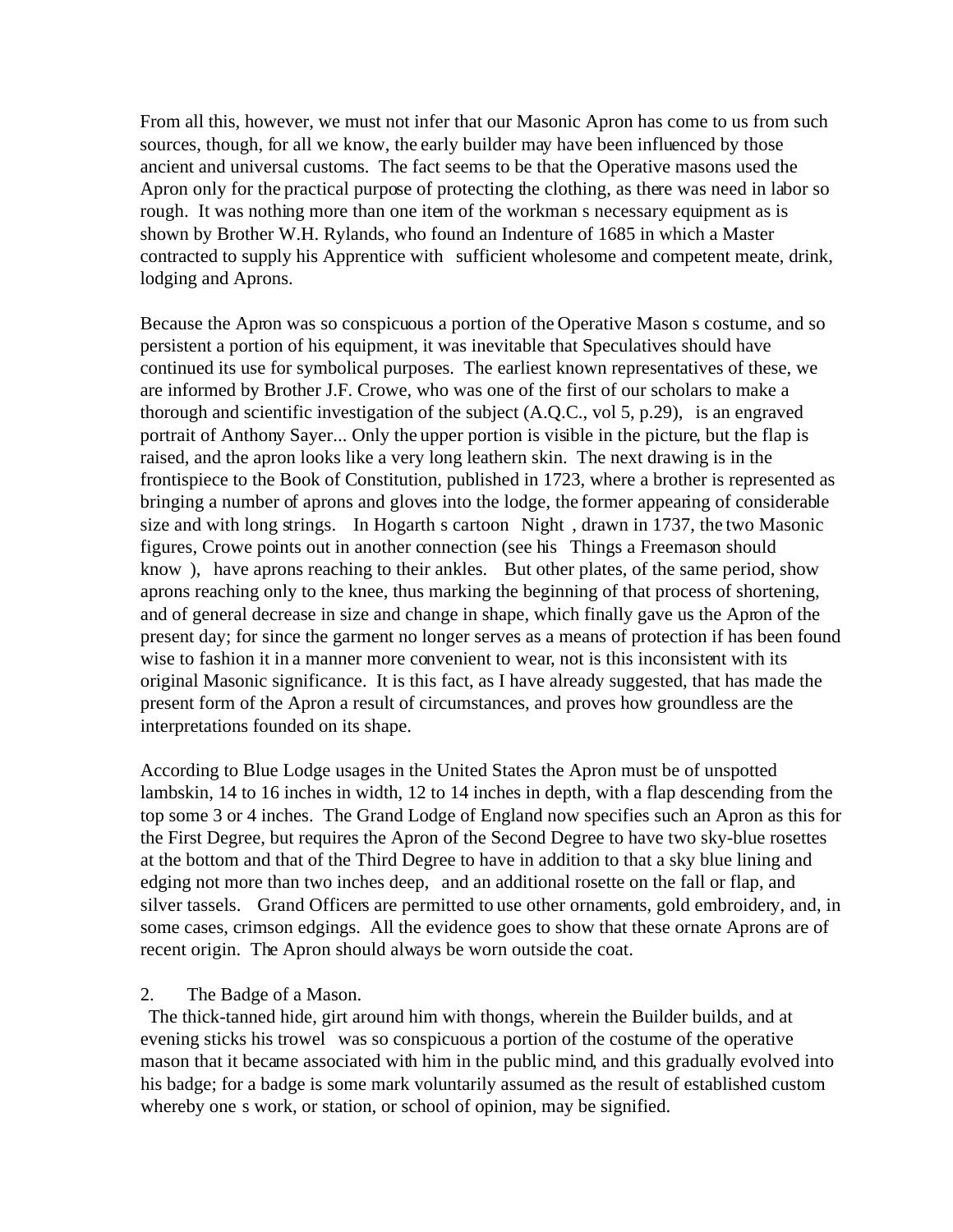Of what is the mason s badge a mark? Surely its history permits but one answer to this it is the mark of honorable and conscientious labor, the labor that is devoted to creating, to constructing rather than to destroying or demolishing. As such, the Mason s Apron is itself a symbol of profound change in the attitude of society toward work, for the labor of hand and brain, once despised by the great of the earth, is rapidly becoming the one badge of an honorable life. If men were once proud to wear a sword, while leaving the tasks of life to slaves and menials, if they once sought titles and coats of arms as emblems of distinction, they are now, figuratively speaking, eager to wear the Apron, for the Knight of the present day would rather save life than take it, and prefers, a thousand times over, the glory of achievement to the glory of title or name. Truly, the rank has become the guinea s stamp, and a man s a man for a that, especially if he be a man that can DO; and the real modern king, as Carlyle was always contending, is the man who can.

I this is the message of the Apron, none has a better right to wear it than a Mason, if he be a real member of the Craft, for his is a Knight of labor if ever there was one. Not all labor deals with things. There is a labor of the mind, and of the spirit, mor arduous, often, and more difficult, than any labor of the hands. He who dedicates himself to the cleaning of the Augean stables of the world, to the clearing away of the rubbish that litters the paths of life, to the fashioning of building stones in the confused quarries of mankind, is entitled, more than any man, to wear the badge of toil!

## 3. An Emblem of Innocence and Sacrifice.

When the Candidate is invested with the garment he is told that it is an emblem of innocence. It is doubtful if Operative Lodges ever used it for such a symbolic purpose, though they may have done so in the Seventeenth Century, after Speculatives began to be received in greater numbers. The evidence indicates that it was after the Grand Lodge era, and in consequence of the rule that the Apron should be of white lambskin, that Masons began to see in its color an emblem of innocence and in its texture a suggestion of sacrifice.

In so doing they fell into line with ancient practices for of old, white has been esteemed an emblem of innocence and purity. Among the Romans an accused person would sometimes put on a garment of white to attest his innocence, white being, as Cicero phrased it, most acceptable to the gods. The candidates in the Mysteries and among the Essenes were similarly invested, and it has the same meaning of purity and innocence in the Bible which promises that though our sins be as scarlet they shall be white as snow. In the early Christian church the young catechumen (or convert) robed himself in white in token of his abandonment of the world and his determination to lead a blameless life. But there is no need to multiply instances for each of us feels by instinct that white is the natural symbol of innocence.

Now it happens that innocence comes from a word meaning to do no hurt and this may well be taken as its Masonic definition, for it is evident that no grown man can be innocent in the sense that a child is, which really means an ignorance of evil. The INNOCENCE of a Mason is his gentleness, his chivalrous determination to do no moral evil to any person, man, or woman, or babe; his patient forbearance of the crudeness and ignorance of men; his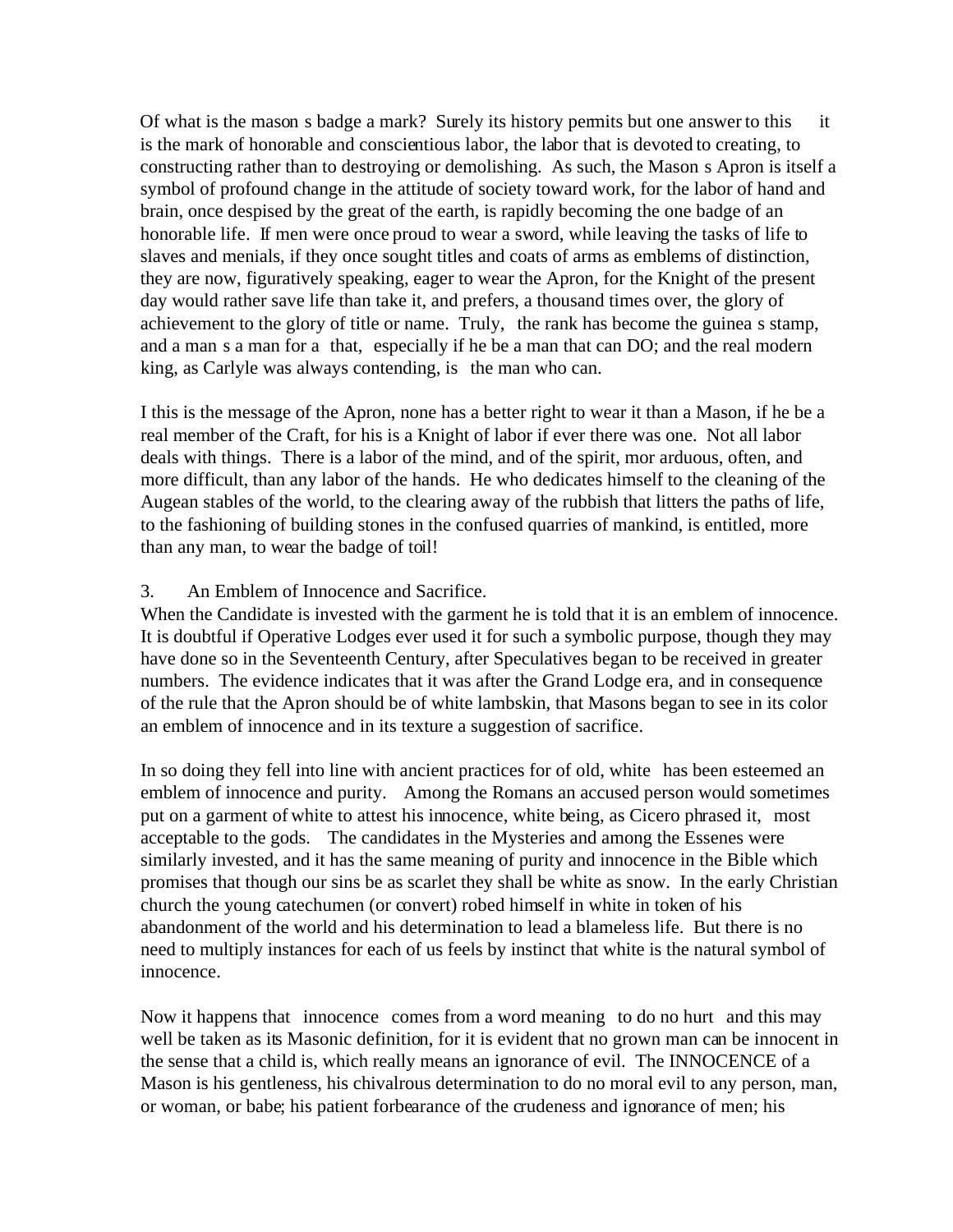charitable forgiveness of his brethren when they wilfully or unconsciously do him evil; his dedication to a spiritual knighthood in behalf of the values and virtues of humanity by which alone man rises above the brute, and the world is carried forward on the upward way.

It is in token of its texture - lambskin - that we find in the Apron the further significance of sacrifice, and this also, it seems, is a symbolism developed since 1700. It has been generally believed until recently, that the Operatives used only leather aprons, and this was doubtless the case in the early days, but Crowe has shown that many of the oldest Lodge records evidence a use of linen as well. In the old Lodge of Melrose, he writes, dating back to the Seventeenth Century, the aprons have always been of linen, and the same rule obtained in Mary s Chapel No. 1, Edinburgh, the oldest Lodge in the world; whilst Brother James Smithy, in his history of the old Dumfries Lodge, writes, on inspecting the box of Lodge 53, there was only one apron of kid or leather, the rest being of linen. As these Lodges are of greater antiquity than any in England, I think a fair case is made our for linen, versus leather, originally.

It can not be said, however, that Brother Crowe has entirely made out his case, for other authorities contend that the builders who necessarily handled rough stone and heavy timbers must have needed a more substantial fabric than linen or cotton. But in any event, the Fraternity has been using leather Aprons for these two centuries, though cotton cloth is generally substituted for ordinary Lodge purposes, and it is in no sense far-fetched to see in the lambskin a hint of that sacrifice of which the lamb has so long been an emblem.

But what do we mean by sacrifice? To answer this fully would lead us far afield into ethics and theology, but for our present purpose, we may say that the Mason s sacrifice is the cheerful surrender of all that is in him which is unmasonic. If he has been too proud to meet others on the level he must lay aside his pride; if he has been too mean to act upon the square he must yield up his meanness; if he has been guilty of corrupting habits they must be abandoned, else his wearing of the Apron be a fraud and a sham.

Carrying with it so rich a freightage of symbolism the Apron may justly be considered more ancient than the Golden Fleece or Roman Eagle, more honorable than the Star and Garter, for these badges were too often nothing more than devices of flattery and the insignia of an empty name. The Golden Fleece was an Order of Knighthood founded by Philip, Duke of Burgundy, on the occasion of his marriage to the Infanta Isabella of Portugal in 1429 or 1430. It used a Golden Ram for its badge and the motto inscribed on its jewel was Wealth, not servile labor! The Romans of old bore an eagle on their banners to symbolize magnanimity, fortitude, swiftness, and courage. The Order of the Star originated in France in 1350, being founded by John II in imitation of the order of the Garter; of the last named Order it is difficult to speak, as its origin is clothed in so much obscurity that historians differ, but it was as essentially aristocratic as any of the others. In every case, the emblem was a token of aristocratic idleness and aloofness, the opposite of that symbolized by the Apron; and the superiority of the latter over the former is too obvious for comment.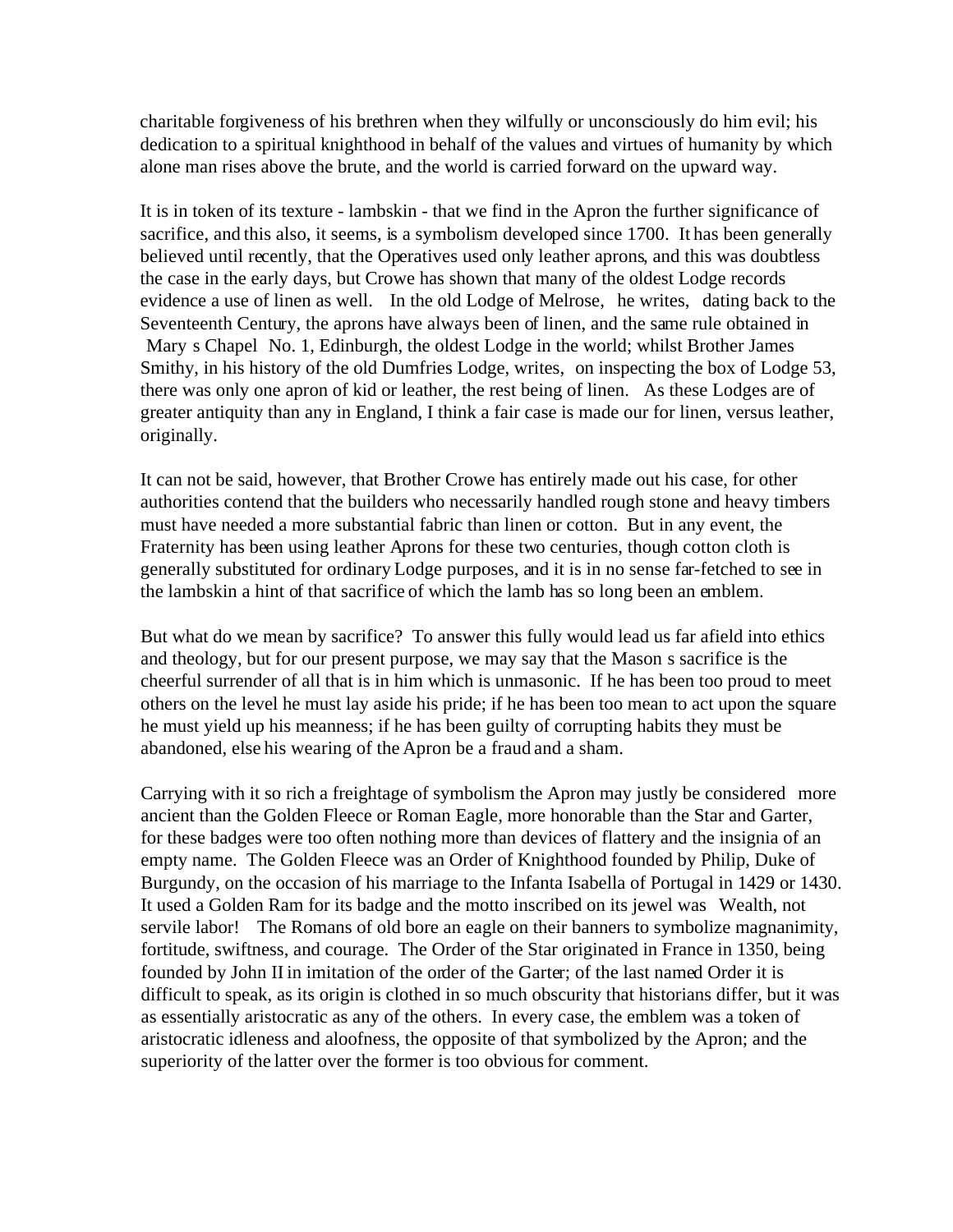## **SCRIPTURE LESSON**

Eccl. XII: 1-8

1. Remember now thy Creator in the days of thy youth, while the evil days come not, nor the years draw nigh, when thou shalt say, I have no pleasure in them:

2. While the sun, or the light, or the moon, or the stars, be not darkened, nor the clouds return after the rain:

3. In the day when the keepers of the house shall tremble, and the strong men shall bow themselves, and the grinders cease because they are few, and those that look out of the windows be darkened,

4. And the doors shall be shut in the streets, when the sound of the grinding is low, and he shall rise up at the voice of the bird, and all the daughters of music shall be brought low:

5. Also when they shall be afraid of that which is high, and fears shall be in the way, and the almond tree shall flourish, and the grasshopper shall be a burden, and desire shall fail: because man goeth to his long home, and the mourners go about the streets:

6. Or ever the silver cord be loosed, or the golden bowl be broken, or the pitcher be broken at the fountain, or the wheel broken at the cistern.

7. Then shall the dust return to the earth as it was: and the spirit shall return to God who gave it.

# **THE GOLDEN BOWL AND THE SILVER CORD**

The sacred sentences which fall on the ears of the candidate as he makes his mystic round are so heavy with poignant beauty that one hesitates to intrude the harsh language of prose upon such strains of poetry, solemn sweet. We may well believe that the men who introduced the reading here had no other thought than that the words might the better create an atmosphere in which the coming drama of hate and doom might all the more impressively come home to the heart of the participants. If such was their purpose neither Shakespeare nor Dante could have found words or sentiments more appropriate to the hour. There is a music and majesty in the twelfth chapter of Ecclesiastes which leaves us dumb with awe and wonder and our hearts open to the impressions of a tragedy alongside which the doom of Lear seems insignificant and vain.

For generations the commentators of Holy Writ have seen in the allegory of this chapter a reference to the decay of the body and the coming of death; to them, the golden bowl was the skull, the silver cord was the spinal nerve, the keepers of the house were the hands, the